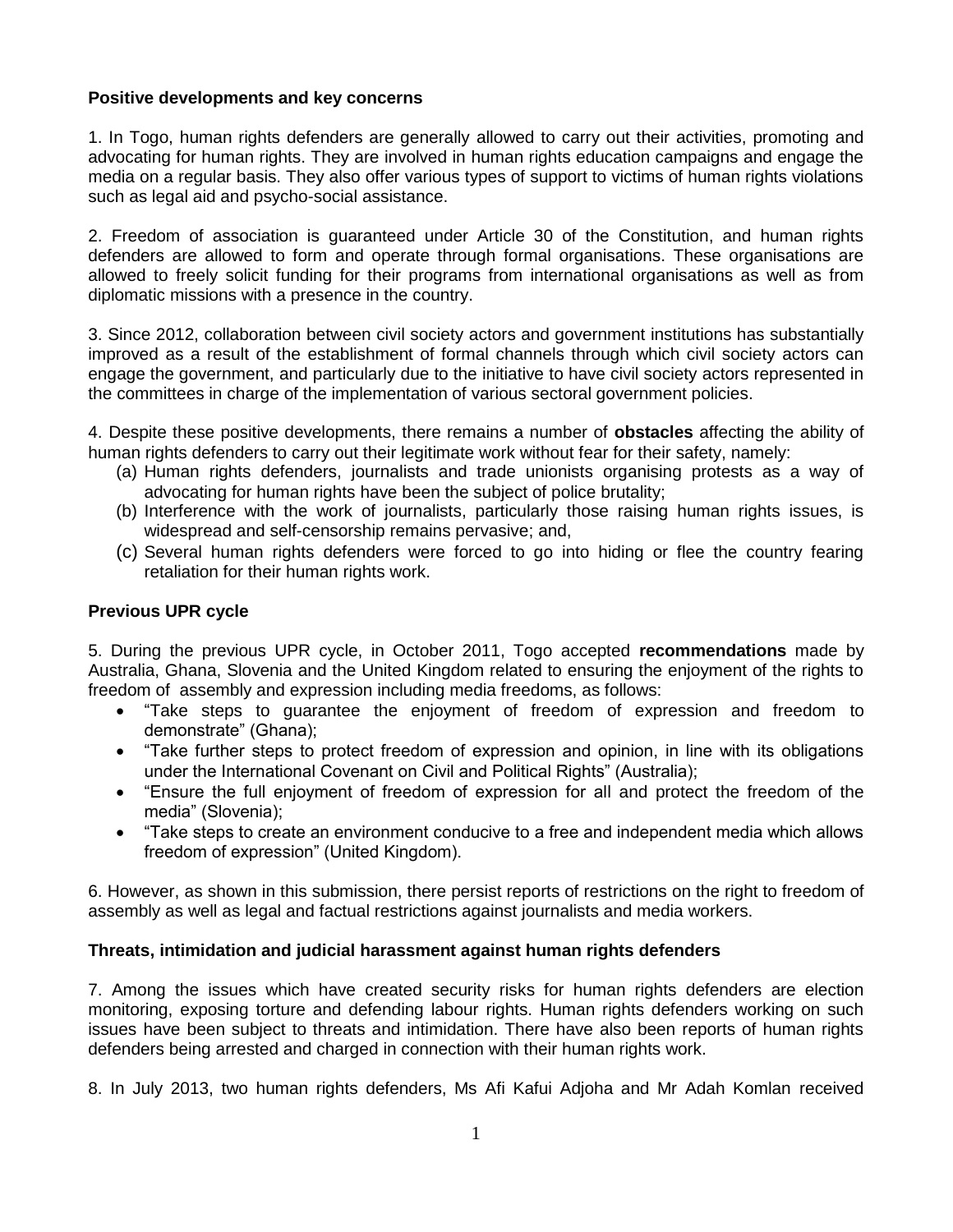serious death threats after **monitoring elections** in different neighbourhoods of Lomé on behalf of the *Regroupement des Jeunes Africains pour la Démocratie et le Développement* (REJADD), a local prodemocracy and development organisation. They both received several anonymous threatening phone calls in an apparent attempt to stop them from sharing their reports on alleged fraud and irregularities. Fearing for their safety, they were forced to go into hiding. The threats were not limited to the human rights defenders alone; family members were affected as well and they too had to temporarily leave their homes.

9. The army has been involved in intimidation and surveillance of **labour rights defenders**. In March 2015, a military jeep with a machine-gun stopped and stationed outside the offices of the *Syndicat des Praticiens Hospitaliers du Togo* (SYNPHOT), a health workers union, in Lomé. Two hours earlier, the office had hosted the general assembly of the central labour union confederation *Synergie des travailleurs du Togo* (STT). STT had called for the resignation of a government minister that day. A security guard posted at the gate overheard a voice from the jeep say: "*c'est le lieu ça*" (this is the place). The day before, several members of STT had been assaulted by approximately 20 armed individuals reportedly members of a militia affiliated with the ruling party.

10. **State officials** engaged in human rights work have not been immune from threats. In 2012, the chairperson of the Togolese National Human Rights Commission, Mr Koffi Kounte**,** was forced to flee the country after resisting pressure to water down a report the commission had drafted on cases of **torture** at the *Agence Nationale de Renseignement* (ANR), the national intelligence agency. Four years after posting online the authentic version of the sensitive report, Mr Kounte remains in exile.

11. In March 2016, human rights defender Mr Edoh Koami**,** President of *Mouvement Martin Luther King* (MMLK), a local human rights organisation, was summoned by police for interrogation after organising a demonstration (see paragraph 13) demanding justice in a case of a murder perpetrated in January of the same year. He was subsequently **charged** with contempt of court on the basis that the protest was 'seeking justice' and a judicial inquiry was under way. He was later transferred to the civil prison of Lomé, where he remains detained at the time of writing.

# **Restrictions on freedom of assembly and use of force against protesters**

12. Article 30 of the Constitution protects the right to freedom of assembly and peaceful demonstration. A 2012 law requires prior notification of public demonstrations. Authorities have banned protests without following the procedure provided for in the law and have dispersed protests which had been duly notified.

13. In March 2016, city administrators in Lomé banned a peaceful demonstration organised by MMLK. The protest was aimed at demanding justice in a case of murder that the organisation had investigated. MMLK was notified of the ban on 9 March, one day before the demonstration, in violation of the law on public protests which provides for a 72-hour notice for such objections.

14. In November 2014, a coalition of human rights organisations and political parties organised a proreform march that was supposed to end at the *Palais des Congrès* in Lomé. Despite the fact that the organisers had not been notified of any ban, the march was disrupted by security forces soon after it was launched, on the basis that the protesters had allegedly followed a different route than the one announced.

15. In February 2013, authorities banned a sit-in organised by the *Mouvement Martin Luther King (MMLK)* to protest against parliamentary amendments granting the broadcasting and communication authority broad power to close down media outlets without a court order. MMLK proceeded with the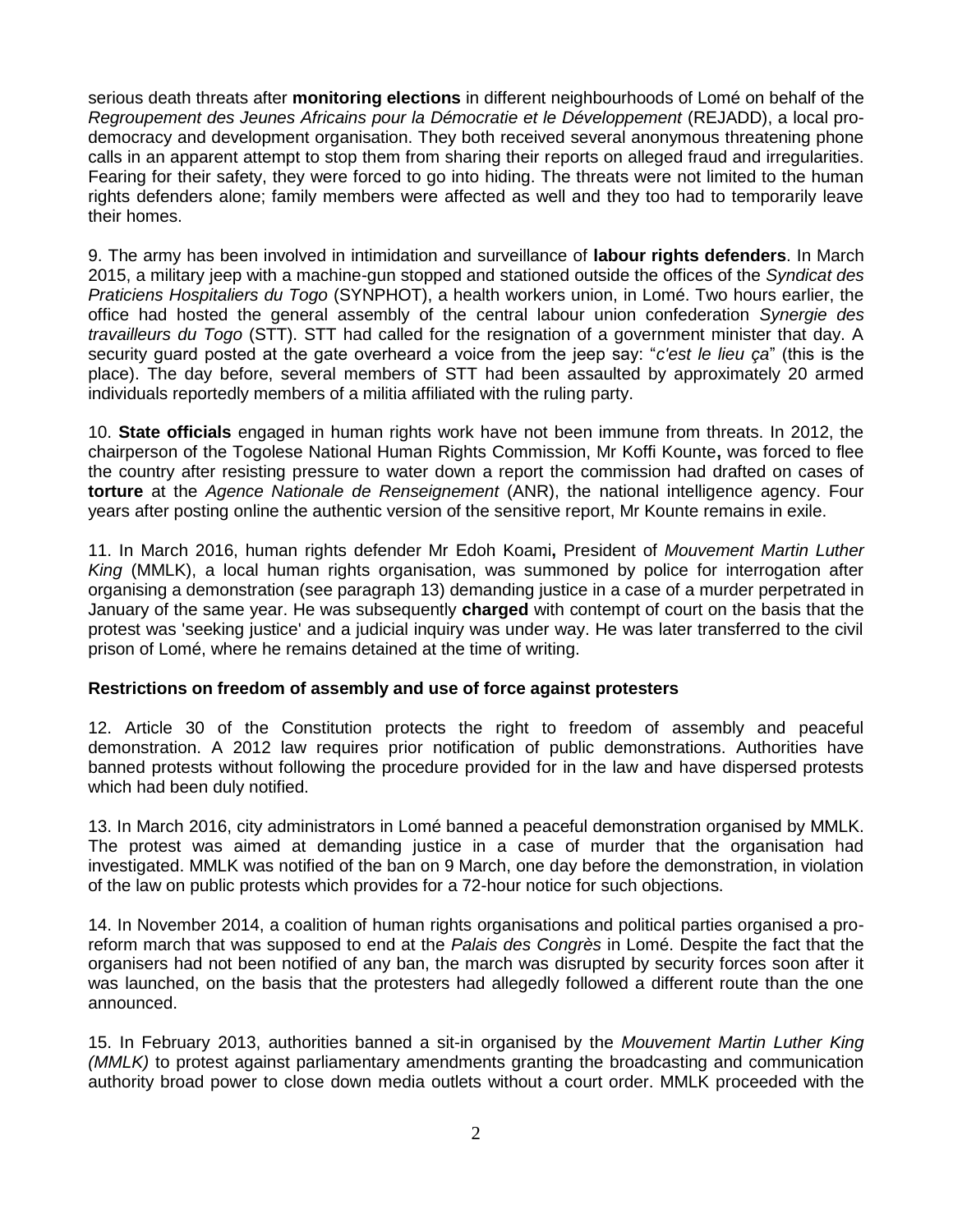peaceful sit-in planned in front of the presidential palace. In response, the police used excessive force to disrupt the event arresting and injuring some of the protesters. A month later, in March 2013, during peaceful sit-in organised by journalists in protest against the parliamentary amendments, Mr Younglove Egbéboua Amavi, a retired journalist and trade-unionist, was injured when he was hit by a tear gas canister shot by police.

### **Restrictions on media freedom and media workers**

16. The *Haute Autorité de l'Audio-visuel et de la Communication* (HAAC) is the broadcasting and communication authority. While supposedly independent, there are reports that the HAAC has been used by the authorities against critical journalists and media outlets. In February 2013, parliamentary amendments granted HAAC sweeping powers to censor and punish journalists and close down media outlets without a court order. The amendments prompted a number of protests (see above). The Constitutional Court eventually struck down the amendments in March 2013.

17. While a 2004 amendment to the Press and Communications Code had abolished prison terms for press offences, a new Penal Code adopted by parliament in November 2015, in its article 497, reinstated jail terms for journalists and maintained heavy fines against those found guilty of defamation.

18. A number of media workers have received pressure or intimidation or have been questioned by the HAAC or law enforcement agencies in relation to their work. In some instances, police forced journalists to delete materials they had recorded. Independent journalists have also reported receiving threats, having their phone and electronic communication under surveillance and having their email accounts hacked. In response to their targeting, a group of journalists created in 2010 *SOS Journalistes en Danger*, a group devoted to monitoring and assisting journalists at risk. There are also reports that pro-government media outlets have been used for smear campaigns against a number of independent HRDs and their organisations.

19. In August 2015, Mr Zeus Komi Aziadouvo**,** publication director for the local daily *Liberté,* and Mr Luc Abaki**,** director of local TV station *La Chaine du Futur,* were summoned to the national intelligence agency, where they were interrogated in connection with a documentary highlighting poor detention conditions at the civil prison of Lomé. The HAAC also summoned the two journalists to question them on the same issue.

20. Ms Apolline Yake, the director of *Etincelle*, a community radio operating in Blitta, in the Central Region, has repeatedly been the subject of intimidation as a result of a radio programme debating current political issues in Togo. In February 2015, she was summoned to the residence of the state representative of her department (*Prefet)* and interrogated for several hours in the presence of a local security chief.

21. In April 2014, Mr Pierre Dabla, publication director for *La voix de la Nation,* an independent newspaper, was arrested by police while reporting at Hédjranawoe market in Lomé for taking photos of policemen involved in the confiscation of goods at the market. He was later forced to delete the images he had taken.

# **Physical attacks against journalists covering demonstrations**

22. In addition to questioning and intimidation, a number of journalists have suffered physical attacks. This occurred in particular while reporting on public protests, on the policing of protests, or otherwise denouncing instances of police brutality.